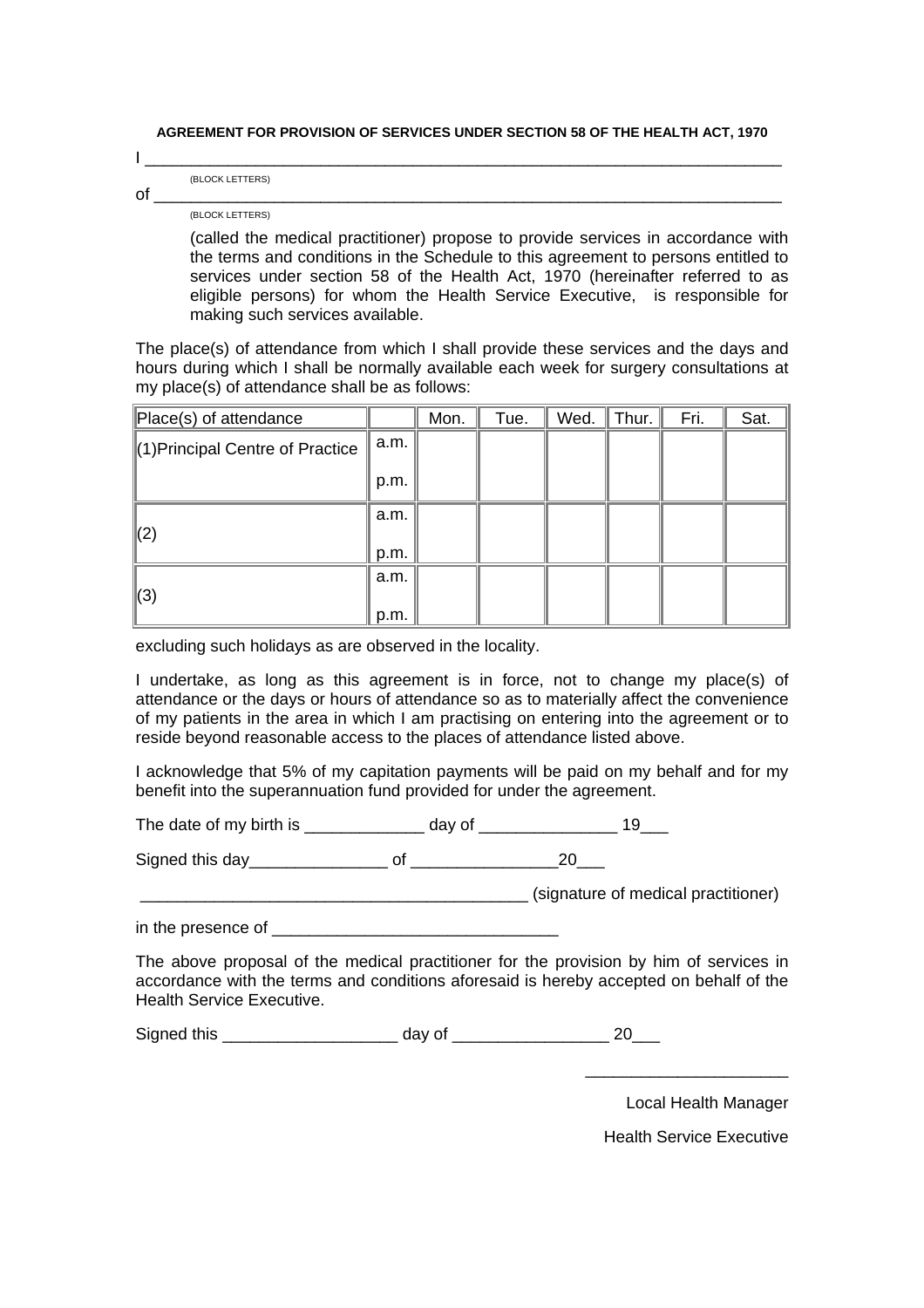## **TERMS AND CONDITIONS OF AGREEMENT WITH REGISTERED MEDICAL PRACTITIONER**

### **1. PERSONS FOR WHOM SERVICES WILL BE PROVIDED**

The medical practitioner shall provide services or arrange for the provision of services in accordance with these terms and conditions for:

- (a) all eligible persons whom he has accepted for inclusion on his list of eligible persons and who have been deemed eligible by the Health Service Executive to be on his list and who have not been notified to him by the Health Service Executive as having ceased to be on his list.
- (b) all eligible persons who have been assigned to him by the Health Service Executive in accordance with paragraph 4 and who have not been notified to him by the Health Service Executive as having ceased to be on his list.
- (c) all persons with established eligibility who present to him as temporary residents (as defined in paragraph 5).
- (d) any dependent child of an eligible person, from the infant's date of birth, included on his list whose name may not yet have been added to the list by the Health Service Executive, not being an infant for whom a medical practitioner has liability to provide services under Section 63 of the Health Act, 1970 in accordance with an agreement made with the Health Service Executive
- (e) and, provide emergency services for eligible persons as defined in paragraph 6.

## **2. ACCEPTANCE OF PATIENTS**

The medical practitioner shall ordinarily accept on to his list all eligible persons who so request. In the event of a medical practitioner not wishing to accept an eligible person on to his list the medical practitioner, where so requested by the Health Service Executive, will give in confidence the reason for his decision to a medical officer acting on behalf of the Health Service Executive. Where the Health Service Executive is satisfied that an eligible person has not succeeded in obtaining acceptance by a medical practitioner the Health Service Executive may assign such a person to a medical practitioner's list in accordance with the provisions contained in para. 4.

## **3. ACCEPTANCE OF PERSONS ON TO HIS PANEL**

A participating medical practitioner may not accept an eligible person onto his panel of patients where the person is living more than seven miles distant from the medical practitioner's principal centre of practice. This condition shall not apply in cases where there is no participating practitioner within seven miles of the patient. This condition shall not apply either where a medical practitioner, at the commencement of this agreement, has an established centre of practice in a place more than seven miles from his home and where, with the agreement of the Health Service Executive, eligible persons in the area were allowed to choose him as their doctor and the domiciliary fee payable was that appropriate to the distance the person lived from the medical practitioner's residence. In such cases the medical practitioner

will be allowed to continue with the existing arrangements. In other instances where, for special reasons, a medical practitioner agrees to take on to his list a patient living more than seven miles from him and where there is one or more participating practitioners available within seven miles of that patient's residence, the payments due to the medical practitioner shall be those for a patient seven miles distant from the medical practitioner.

### **4. HEALTH SERVICE EXECUTIVE ASSIGNMENT OF A PATIENT**

The Health Service Executive may assign an eligible person to be included in the medical practitioner's list in accordance with this paragraph. The Health Service Executive shall exercise its power of assignment only in the case of a person who has unsuccessfully applied to all those medical practitioners or to a at least three of them, whichever is the less, who have entered into agreements to provide services in the area. The assignment of a patient by the Health Service Executive shall be to an available medical practitioner, who has entered into an agreement for the provision of services practising in the area, unless the chief executive officer is satisfied that there is a good reason for not doing this. Assignments shall be reviewed on the request of the medical practitioner at any time after the expiration of six months from the date of assignment. Where an agreement with a medical practitioner has terminated or in accordance with the terms of this Schedule has been suspended, the Health Service Executive may assign persons on that practitioner's list to another medical practitioner (being a medical practitioner who has entered into an agreement with the Health Service Executive) with the consent of that practitioner until an agreement has been made with another medical practitioner in succession to the firstmentioned medical practitioner, or the suspension has been terminated, as the case may be. The chief executive officer shall consult at regular intervals with the Irish Medical Organisation in relation to the Policy of the Health Service Executive in the operation of this paragraph.

## **5. TEMPORARY RESIDENTS**

An eligible person who moves temporarily to and is resident in a place not ordinarily served by the medical practitioner on whose list he is included and who does not, at the time of his arrival in that place, intend to remain there for a period exceeding three months, shall be regarded as a temporary resident. If his stay at that place extends to more than three months his residence from the end of that period shall cease to be regarded as temporary.

## **6. EMERGENCY TREATMENT**

The medical practitioner accepts responsibility within reason to provide, when available, within his area of practice, emergency services for cases arising from accidents or otherwise, of persons with established eligibility not on his list where he is summoned to give such services or where the person attends at his surgery for such services. No such responsibility shall arise save where the patient is unable to receive such treatment at that time from the medical practitioner on whose list the person's name is included, or from his deputy.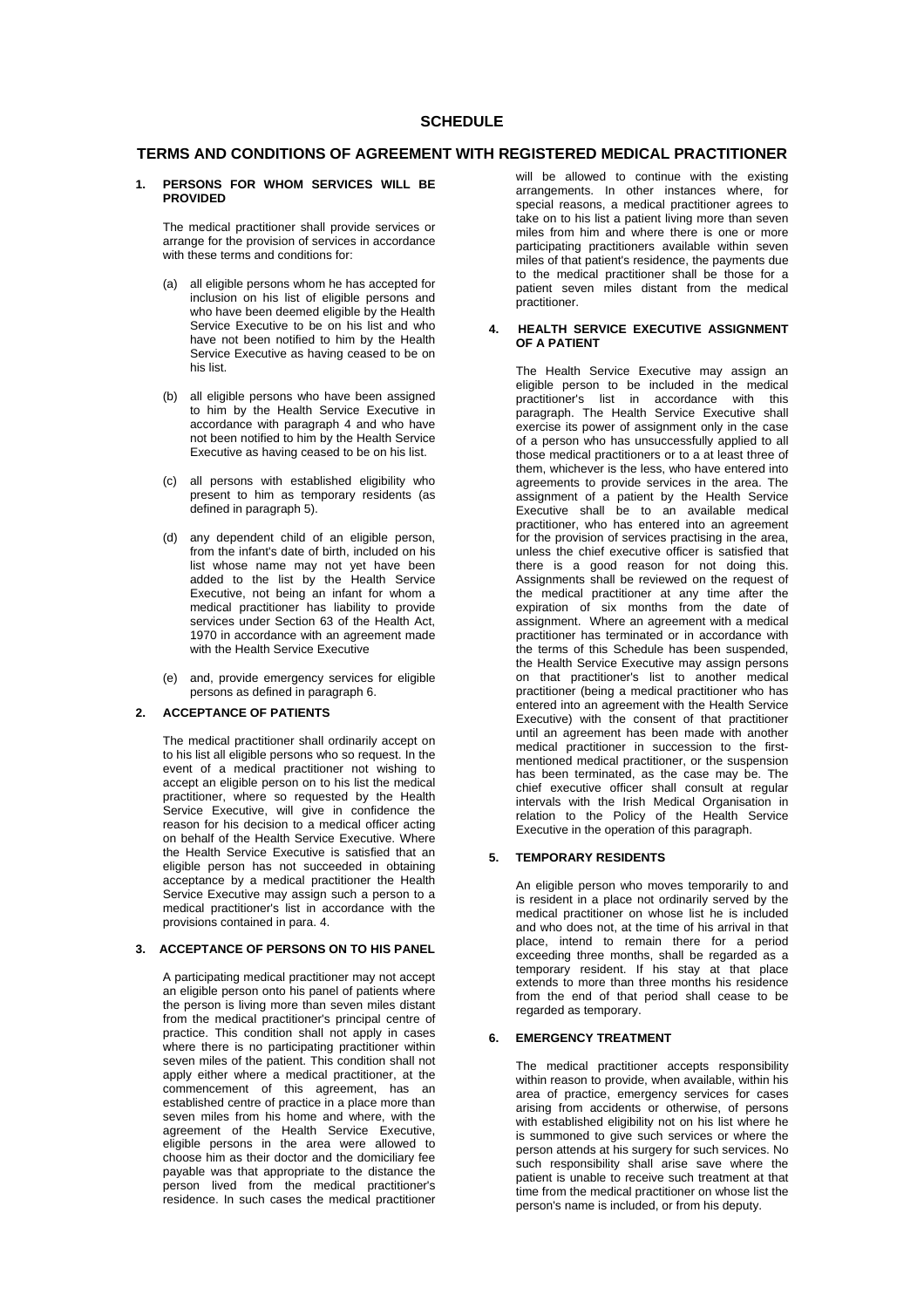### **7. LIMITATION ON NUMBERS**

The number of persons whose names may be placed on the list of the practitioner (or, in the case of a practitioner who has agreements with two or more areas within the Health Service Executive. the total of the numbers which may be placed on the lists for those areas) shall not exceed 2,000 save where the Health Service Executive, in exceptional circumstances, after consultation with the Irish Medical Organisation, decide to apply a higher limit. Where a medical practitioner who has entered into an agreement holds or obtains an appointment under the Health Service Executive, the Health Service Executive may specify a limit lower than 2,000 for the number of eligible persons on the list or lists of that practitioner.

### **8. PERSON WISHING TO TRANSFER TO ANOTHER MEDICAL PRACTITIONER**

A person who no longer wishes to avail himself of the services of the medical practitioner with whom he is registered may seek to be included on the list of another participating doctor by requesting the Health Service Executive for a transfer to another medical practitioner and the Health Service Executive shall arrange such transfer as soon as possible.

**9. DISCONTINUANCE OF ACCEPTANCE OF A PERSON BY MEDICAL PRACTITIONER**  At any time subsequent to the inclusion of an

eligible person in his list, save in accordance with the provisions of paragraph 4 of this schedule, a medical practitioner may request the Health<br>Service Executive to arrange for the Executive to arrange for the discontinuance of such inclusion giving where requested the reason, in confidence, for such request to a medical officer acting on behalf of the Health Service Executive. The Health Service Executive shall thereupon notify the person accordingly and supply him with information to enable him to apply for inclusion in the list of another medical practitioner. On the person being accepted by, or assigned to, another medical practitioner, his name shall be deleted from the list of the medical practitioner who requested discontinuance and that medical practitioner shall be notified at that time. The Health Service Executive shall arrange for action under this paragraph to be initiated within seven days and to be completed with all practical speed. If, after the expiration of one month from the request for discontinuance, the person's name has not been included in the list of another medical practitioner, the Health Service Executive shall, unless there are substantial grounds for not doing so, assign him to another medical practitioner (being a medical practitioner who had entered into an agreement with the Health Service Executive). The chief executive officer shall consult at regular intervals with the Irish Medical Organisation in relation to the policy of the Health Service Executive in the operation of this paragraph.

### **10. AVAILABILITY**

The medical practitioner shall be routinely available for consultation by eligible persons at his approved surgery or surgeries and for domiciliary visiting for a total of 40 hours each week on five days or more in the week by agreement with the Health Service Executive. His hours of availability shall have regard to his patients' needs in the locality and he shall not amend them without the agreement of the Health Service Executive. Full regard shall be had to existing satisfactory

arrangements where such already exist. The medical practitioner shall also make suitable arrangements to enable contact to be made with him or his locum/deputy outside normal hours for urgent cases. He shall make known to his patients his hours of routine availability by way of notice in his practice premises.

### **11. DUTIES OF THE MEDICAL PRACTITIONER**

The medical practitioner shall provide for eligible persons, on behalf of the Health Service Executive, all proper and necessary treatment of a kind usually undertaken by a general practitioner and not requiring special skill or experience of a degree or kind which general practitioners cannot reasonably be expected to possess. This will include such preventive and developmental services as are currently provided or may be developed in the new style of practice which this agreement facilitates, some of which services may be included on the list of special items of service for which specific payments shall be made. The services to be provided under this agreement shall be made available either, as the circumstances may require, at the medical practitioner's surgery or at the person's home or at another place approved by the Health Service Executive within his area of practice.

The medical practitioner shall:

- accept clinical responsibility for persons on his list who need medical treatment and treat them or, when the clinical condition is such that it is appropriate to transfer them to appropriate consultant care, do so and accept clinical responsibility for them on becoming aware of their discharge from consultant care.
- o use the most efficient and economic forms of treatment or care consistent with the needs of his patients.
- o ensure that no discrimination or differentiation is exercised as between the treatment of eligible and private patients within the practice and take reasonable steps to ensure that no such discrimination is perceived.
- furnish to a person whom he has examined and for whom he is obliged to provide services (or, in the case of a child, to his parent) a certificate in relation to any illness noticed during the examination which is reasonably required by him or by the parent as the case may be. Such examinations as the doctor may carry out on a patient prior to the issue to him of first and final Social Welfare certificates are comprehended by the capitation payments. Payment under this contract is not made in respect of certain other certificates required, e.g. under the Social Welfare Acts or for the purposes of insurance or assurance policies or for the issue of driving licenses.
- o utilise the appropriate support services including community and diagnostic services when available.
- o keep himself informed of developments in clinical care relevant to general practice.
- o reside in his area of practice or within reasonable access to it.
- o The medical practitioner shall co-operate, where possible, in advising the Health Service Executive of known alterations to his list of patients.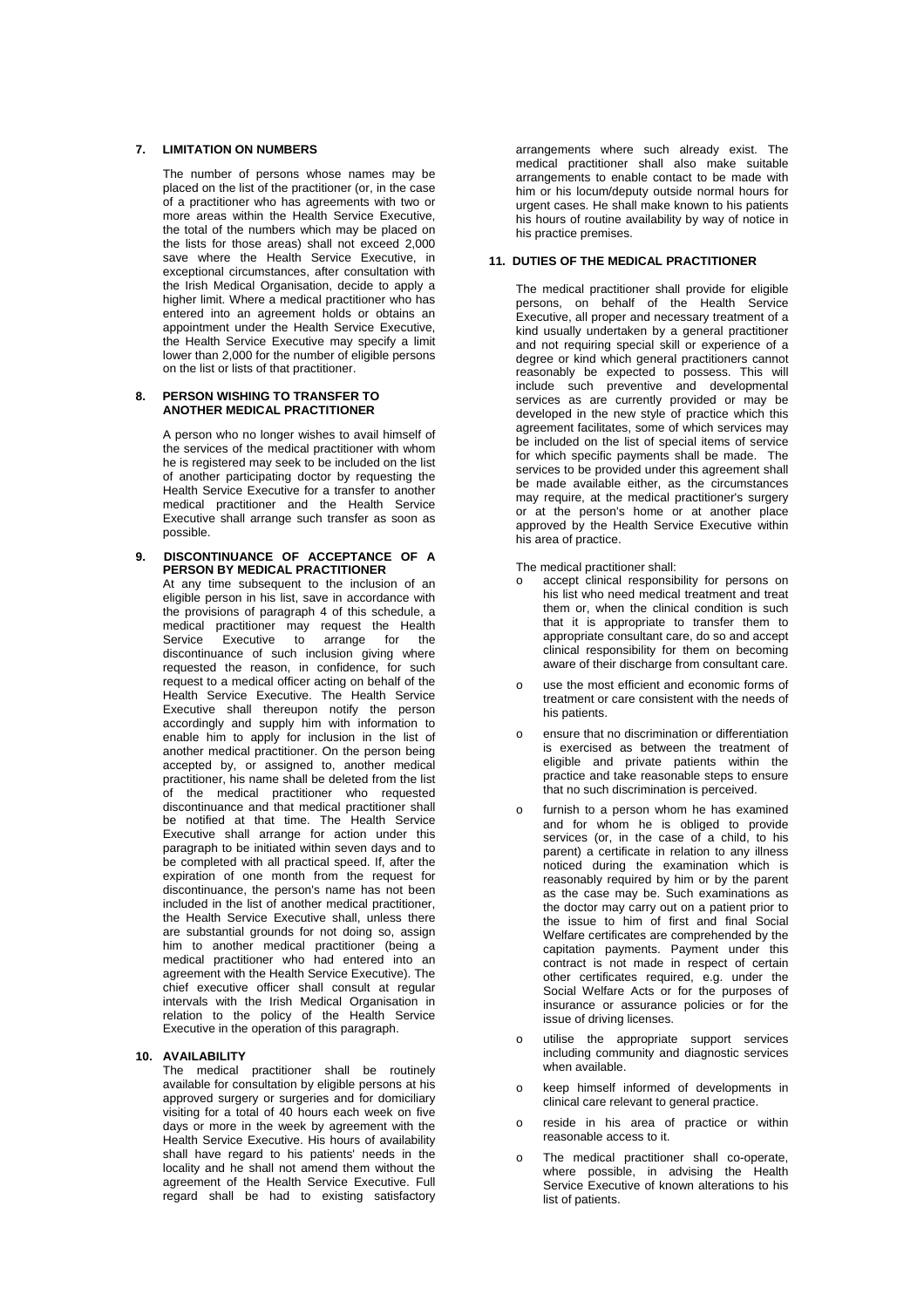## **12. DEPUTISING**

The medical practitioner shall himself normally provide in person services under this agreement but may do so through a deputy who shall be a registered medical practitioner (not being a medical practitioner as respects whom an agreement has been suspended under para. 31 or terminated under paragraphs 34, 35, 36, 37, 38, unless with the consent of the chief executive officer of the Health Service Executive). The participating medical practitioner shall retain full responsibility for the proper care of all patients on his list and shall be responsible for the provision of services under this contract to his patients by any deputy or assistant. Provisions in relation to partnerships are contained in Appendix C.

### **13. PRACTICE PREMISES**

The medical practitioner shall provide and maintain the following facilities for persons on his list:

- (a) a waiting room with a reasonable standard of comfort and hygiene, sufficient in size to accommodate the normal demands of his practice equally for both eligible and private patients with adequate seating accommodation.
- (b) a surgery sufficient in size for the requirements of normal general practice, with facilities including electric light, hot and cold running water, an examination couch and other essential needs of such practice including, in the case of his main centre of practice, a telephone.
- **14.** The medical practitioner shall not make surgery arrangements, which discriminate between eligible persons and private patients.
- **15.** The medical practitioner shall not change his centre of practice or open additional centres of practice without the prior approval of the Health Service Executive.
- 16. Participating medical practitioners may be offered facilities to practice in health centres, dispensaries or other Health Service Executive accommodation.<br>The Health Service Executive shall not Health Service Executive shall not unreasonably terminate a doctor's use of such premises.

Where a former permanent district medical officer occupies a former dispensary residence, he shall be allowed to continue in occupation as long as he participates in the service in the area concerned. Where a dispensary and residence are sited together, only the medical practitioner occupying the residence or his locum shall have a right to use that dispensary. No charge shall be made to a former dispensary doctor with automatic right of participation using a health centre, dispensary or other Health Service Executive premises. An appropriate negotiated contribution towards running expenses shall be made by other participating practitioners availing themselves of facilities, but they shall be provided free-of-charge for approved partnerships or group practices.

Where a general practitioner is required by the Health Service Executive to have a second or other centre of practice in a Health Service Executive premises there shall be no rent or contribution for such other practice premises.

Disputes between the medical practitioner and the Health Service Executive about any matters concerning the use of Health Service Executive premises shall be referred to a third party for determination if necessary. The third party shall be a person agreed between the parties or in the event of a failure to agree, shall be the third party provided for in para. 41(5) and the outcome shall be regarded as if it were a recommendation issued under para. 41(5).

**17.** The medical practitioner shall if required, allow a medical officer acting on behalf of the Health Service Executive to inspect by prior arrangement his practice premises.

### **18. PRESCRIBING AND DISPENSING**

- The medical practitioner shall prescribe such drugs and medicines as he considers necessary for any person for whom he is obliged to provide services. The medical practitioner may prescribe appliances, from such categories as may be specified by the Minister for Health & Children. In arrangements for prescribing or dispensing drugs, medicines or appliances, the medical practitioner shall have due regard to the need for economy but shall have primary regard for the interests of the patients. The medical practitioner shall have regard to recommendations on the prescribing of drugs, medicines and appliances which may be issued jointly by the Minister and the Irish Medical Organisation following agreement between these parties. The medical practitioner shall cooperate in a manner agreed between the Irish Medical Organisation and the Minister for Health and Children in the operation of the National Drugs formulary issued by the Minister for Health & Children with the agreement of the Irish Medical Organisation.
- **19.** The Health Service Executive shall make available special forms to the medical practitioner for the purpose of prescribing drugs, medicines or appliances to eligible persons. The medical practitioner shall keep the stocks of these forms carefully and securely. He shall use them only for issuing prescriptions to eligible patients and shall complete each form in accordance with its terms. The medical practitioner shall comply with all legal requirements including misuse of drugs legislation and control of sales regulations. The doctor shall write "medically urgent" on forms where medicine is urgently required.
- **20.** The medical practitioner shall dispense drugs, medicines and appliances for any person for whom he is obliged to provide services and for whom, in accordance with the arrangements directed by the Minister for Health & Children, he has liability to dispense. The medical practitioner may, at his discretion, opt out of dispensing arrangements. The medical practitioner shall obtain his requirements of drugs, medicines and appliances for this purpose by making a requisition on a form made available by the Health Service Executive from a pharmacist (being a pharmacist who has entered into an agreement with the Health Service Executive for the supply of drugs, medicines and appliances) who has his premises in the medical practitioner's normal area of practice or, if there is no such premises in that area, from a reasonably convenient retail pharmacist outside that area who has entered into an agreement with the Health Service Executive. The medical practitioner shall account for such items and their issue to persons entitled to receive them on the basis agreed with the Irish Medical Organisation, in circular 12/87 (attached). These arrangements may be reviewed separately from the general scheme review as provided for in paragraph 41(2) & (3) of this agreement.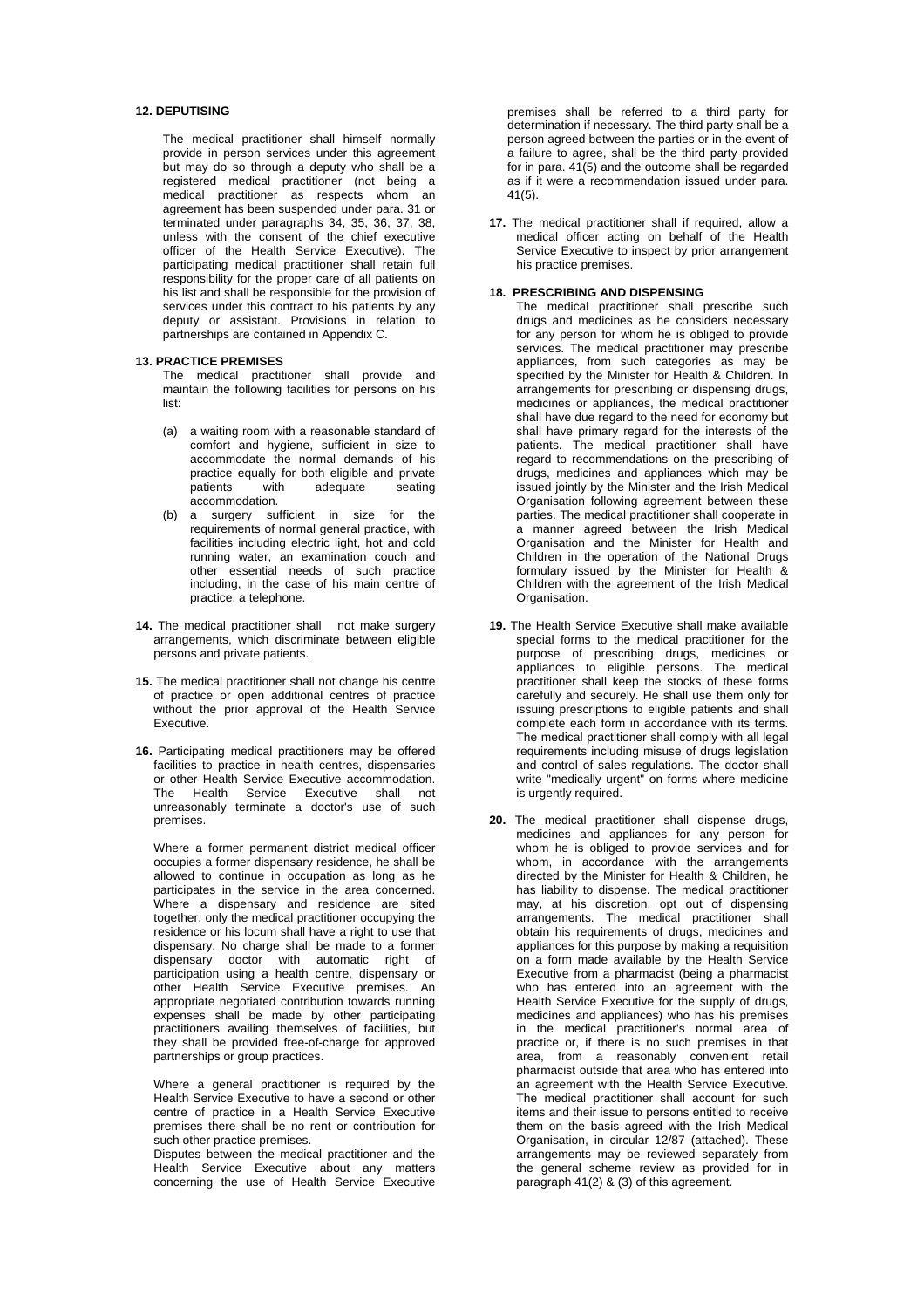### **21. DISPENSING OF EMERGENCY SUPPLIES OF MEDICINES**

The medical practitioner shall supply to any person for whom he is obliged to provide services any drugs, medicines or appliances considered necessary by the medical practitioner for immediate administration or application. The medical practitioner may obtain drugs, medicines and appliances used for this purpose by requisition from a retail pharmacist who has an agreement with the Health Service Executive for the supply of drugs, medicines and appliances.

## **22. CLINICAL RECORDS**

The medical practitioner shall keep adequate clinical records and shall in relation to such records observe article 5 of the Health Services Regulations, 1971 (S.I. 105 of 1971) as if they were records kept in accordance with those regulations.

**23.** When a person on the medical practitioner's list is transferred to the list of another medical practitioner providing servides under Section 58 of the Health Act 1970, the former medical practitioner shall, subject to the written consent of the person (or in the case of a child, his parent) give to the second medical practitioner a summary of the medical history and condition of the patient.

On the death of a participating medical practitioner, the Health Service Executive should arrange through the Director of Community Care and Medical Officer of Health for the transfer of the records of his GMS patients to the doctor providing services for these patients. Where it is necessary to take custody of the records this should be done by the appropriate Director of Community Care and Medical Officer of Health.

Where a participating medical practitioner retires or resigns from the GMS scheme the Health Service Executive should inform each patient, when notifying him of the name of the new doctor, that the records are being transferred to this doctor. The patient should be notified that if he does not agree to the transfer of his records he should indicate this to the Health Service Executive within fourteen days of the notification. Records deposited with the Director of Community Care and Medical Officer of Health may be destroyed after a reasonable time.

### **24. RECORDS**

The Minister for Health & Children, the Health Service Executive and the Irish Medical Organisation agree that, in addition to clinical records, it would be prudent for each doctor to keep at least a simple list of the names of GMS patients seen each day.

## **25. CO-OPERATION WITH AGREED SURVEYS**

The medical practitioner shall co-operate with a medical officer acting on behalf of the Health Service Executive in surveys which the Health Service Executive or the Department of Health & Children may wish to conduct from time to time in pursuance of the monitoring of the operation of this scheme provided such surveys are agreed with the Irish Medical Organisation.

### **26. REMUNERATION**

The Health Service Executive shall, in consideration of the services provided by the medical practitioner in accordance with these

terms and conditions and on foot of claims made in the form and at the times directed by the Minister for Health and Children, make payments or arrange for payments to be made to the medical practitioner in accordance with the scale of fees, allowances and other payments as may be approved of or directed by the Minister from time to time in accordance with the provisions and procedures of the contract. Payments of fees shall be made monthly and allowances shall be paid at least quarterly. Where an amount of claim is in dispute appropriate payments on account shall be made. The current rate and frequency of payments to be made to participating doctors are detailed in Appendix A.

### **27. ACCEPTANCE OF PAYMENT FROM ELIGIBLE PATIENTS**

The medical practitioner shall not demand or accept any payment or consideration whatsoever other than payments under paragraph 26 in reward, for services provided by him under this contract, or for travelling or for other expenses incurred by him or for the use of any premises, equipment or instruments in making the services available. The medical practitioner shall instruct any deputy providing services on his behalf to comply with the provisions of this paragraph.

### **28. PROCEDURES**

The parties shall co-operate with one another in the operation of their functions in order to ensure that the terms of the contract are fulfilled.

### **29. PRACTICE SUPPORT**

In order to assist the medical practitioner in maintaining a high standard of service to his patients the Health Service Executive shall appoint a practising general practitioner to act as a practice support for the medical practitioner. The functions of the doctor so appointed shall be:

- to improve overall performance of the medical practitioner,
- to assist a medical practitioner who is meeting difficulties in meeting the requirements of the contract,
- to make a formal written review of each practice assigned to him in the area not less often than every three years which review shall be made available for comment to the medical practitioner being reviewed prior to finalisation and submission to the chief executive officer. A copy of the report will be sent to the participating medical practitioner concerned. If following this assessment the practice so assessed is not satisfactory in the view of the doctor making the assessment the medical practitioner shall be advised of the remedial action required of him and in the event of his failing to achieve the required standard in the view of the doctor appointed by the Health Service Executive in accordance with this paragraph, the medical practitioner may be referred to the disciplinary procedures outlined in Para. 30. The medical practitioner shall cooperate in assisting the practice support medical officer in carrying out his duties in undertaking the review,
- to liaise between the Health Service Executive and the medical practitioner and to suggest changes in administrative arrangements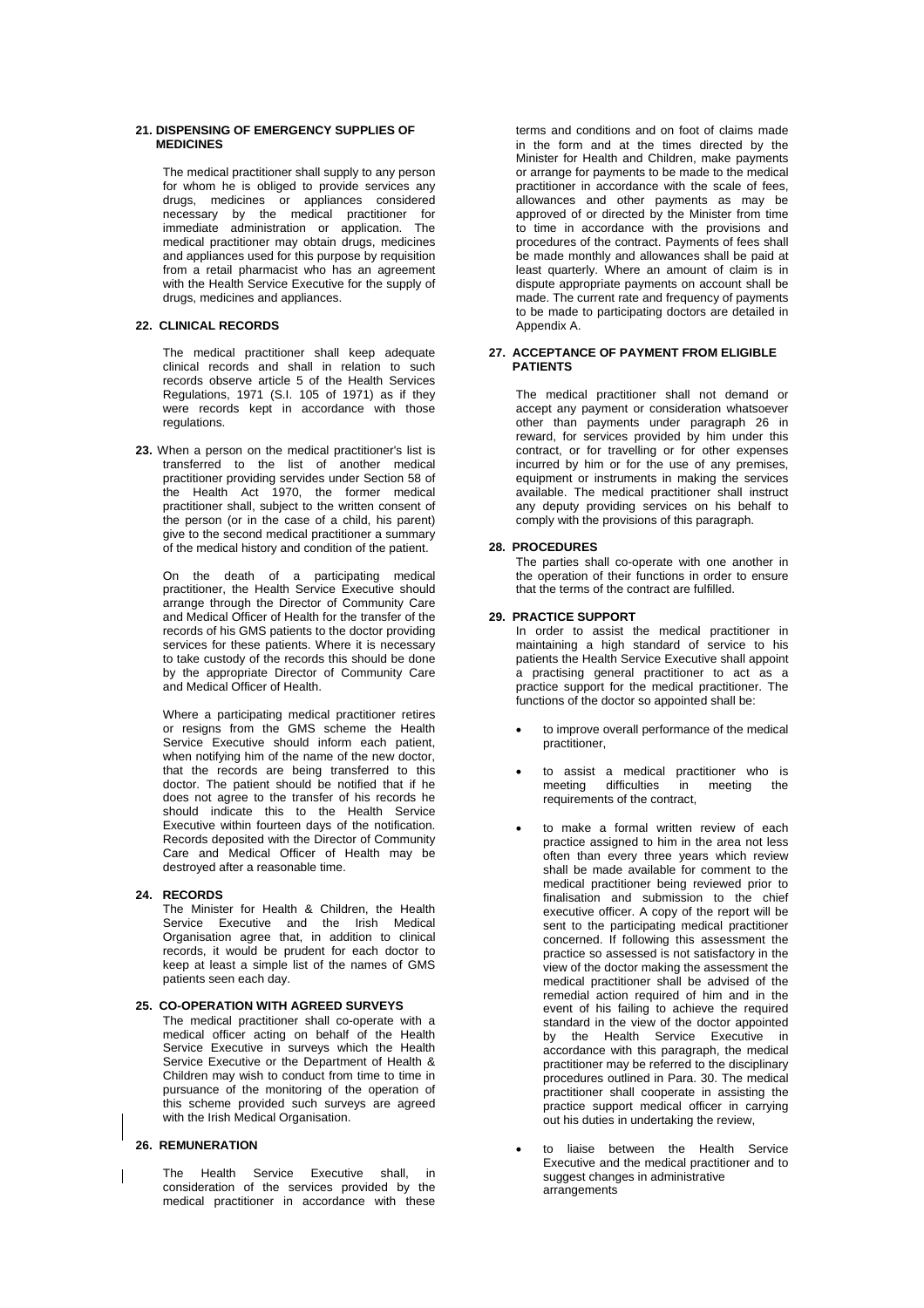• to investigate complaints relating to a participating medical practitioner referred to him by the Chief Executive Officer. In cases where the practice support medical officer considers the complaint inappropriate for investigation by him or where he is unable to make a report within a reasonable period specified by the C.E.O., the matter shall be returned for consideration to the Chief Executive Officer.

During a period where the Chief Executive Officer has been unable to fill a post of practice support medical officer, the Chief Executive Officer of the Health Service Executive may appoint a medical officer, normally a DCC/MOH acting on behalf of the Health Service Executive for a period not longer than 3 months to exercise the functions provided for in this agreement. During the period of 3 months, discussions shall take place between the Health Service Executive and the Irish Medical Organisation to agree an alternative arrangement. If the parties fail to agree, the matter shall, on the application of either side, be referred for immediate arbitration under paragraph 41(5) and the medical officer will continue to act pending the outcome of arbitration.

### **30. COMPLAINTS**

Where the chief executive officer of the Health Service Executive has reason to believe that the medical practitioner has failed to comply with any of the terms of the agreement, he shall notify the medical practitioner of the reasons for such belief by registered post and inform him that he shall consider any representations in regard to the matter which may be received by him from the medical practitioner within one month of the issue of the notification. The chief executive officer shall not consider a complaint relating to an individual living patient except where

- (a) it is made by the patient, by a member of his family, or by another person with the written consent of the patient, or where the patient is a child, of his parent or guardian and is in writing and signed by the person making it and
- (b) it is made within six weeks of the event or alleged event in relation to which the complaint is made or, where the chief executive officer, having consulted the chairman of the Health Service Executive (or in his absence, the vice-chairman) and another designated member of the Health Service Executive (one of these two being a registered medical practitioner) considers it appropriate, within such longer period as he may determine.

The chief executive officer may, after full consideration of any representations which the medical practitioner may make in regard to the matter and of any report which he may have received from the Practice Support Medical Officer, including a report of an investigation which he may have carried out into the complaint, where he considers it appropriate, follow one of the three courses of action set out at paragraph (1) to (3) below.

(1) require the medical practitioner to maintain such additional records as the Chief Executive Officer of the Health Service Executive may require for a specified period of time. This decision may be appealed to the Complaints Officer provided for in paragraph 32.

- (2) In the case of a serious breach of the agreement which does not warrant the penalties provided for at sub-paragraph (3) he shall refer the matter to the Complaints Officer who shall investigate the matter and either (a) decide that the complaint has no substance or (b) issue a warning and/or impose a deduction not exceeding €127 in respect of the complaint from payments to be made to the doctor, by the Health Service Executive, Primary Care Reimbursement Services or (c) decide that the matter is too serious to be dealt with by him and refer the matter back to the C.E.O. to be dealt with under sub paragraph (3).
- (3) In the case of other serious breaches of the Agreement or a reference by the Complaints Officer as provided for above, the Chief Executive Officer may give notice of termination of contract or other disciplinary action. Such notice shall, specify a date not earlier than 28 days from the date of its issue before which the decision may be appealed. Except in cases where the patients may be placed in jeopardy a notice of termination shall not provide for suspension.
- (4) Any breach of the agreement, the terms of which were specified by the Minister for Health & Children in Circular 13/72, between the doctor and the Health Service Executive, other than a breach which would have been investigated under para. 23 of the said agreement, shall be deemed to be a breach of this agreement and may be dealt with in accordance with the procedures specified in Circulars 13/72 and 13/75.

### **31. SUSPENSION OF AGREEMENT**

Where the Chief Executive Officer is satisfied that the care of patient(s) is placed in jeopardy, he may in accordance with this paragraph, suspend the operation of a medical practitioners agreement pending investigation of a complaint under the preceding paragraph. If it appears to him that such suspension is desirable, he shall consult the chairman (or in his absence the vice-chairman) and another designated member of the Health Service Executive (one of those two being a registered medical practitioner). If both concur in the proposed suspension, the Chief Executive Officer shall proceed accordingly with it. If both dissent from the proposal he may not carry out the suspension. If one concurs and the other dissents he may, or may not, at his discretion, proceed with the suspension, after such further consultation with the chairman (or vice-chairman) and the other designated member as he considers desirable. Consultation under this paragraph shall be a joint consultation unless there is a compelling reason to the contrary. When the operation of an agreement with a medical practitioner has been suspended, the C.E.O. shall give notice of termination of the agreement or other disciplinary action and the Tribunal referred to in paragraph 33 shall in all cases meet to consider the notice of termination or other disciplinary action on a date not later than 3 weeks from the date of the suspension. Where suspension has been made by a Chief Executive Officer in accordance with this paragraph, the Chief Executive Officer of any other Health Service Executive area with which the medical practitioner has an agreement may, if he so thinks fit, suspend that agreement pending the consideration of the matter by the Tribunal. On termination of a suspension under this paragraph, the medical practitioners list of patient shall be restored to him.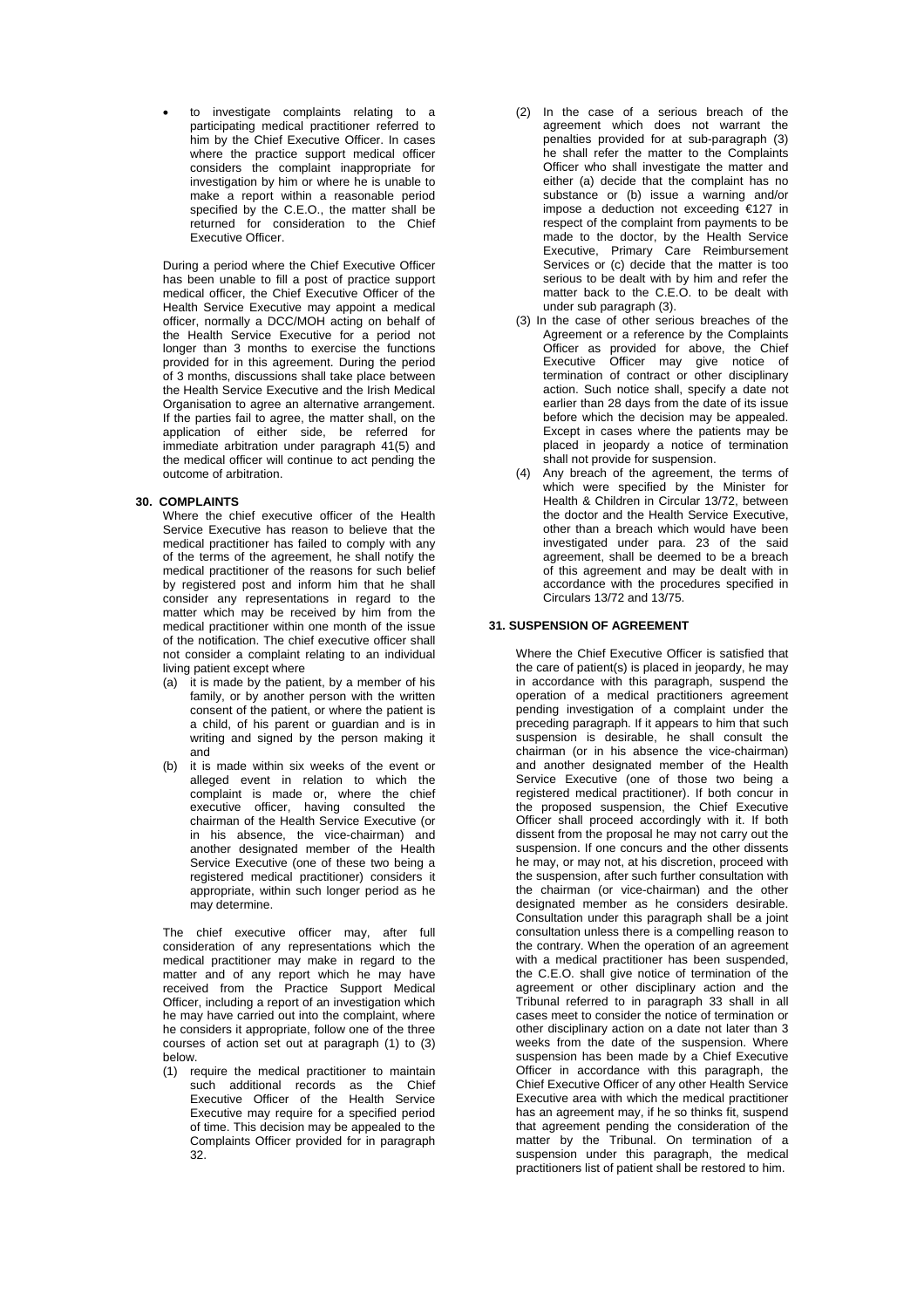**32.** A complaints officer shall be appointed by the Minister for Health & Children with the agreement of the Irish Medical Organisation, to consider complaints referred to him under para. 30. In investigating any complaint he shall write to the Chief Executive Officer and the medical practitioner concerned inviting them to make representations on the matter and he shall consider any representations so made and hear any explanations which the medical practitioner shall make to him before making a determination. Where agreement cannot be reached on the appointment of a complaints officer, a person shall be nominated by the Chairman of the Labour Court and thereupon shall be appointed by the Minister for Health & Children.

### **33. MEDICAL PRACTITIONER'S RIGHT OF APPEAL**  A decision to terminate the contract or to impose

other disciplinary action pursuant to para. 30(3) may be appealed by the medical practitioner to a tribunal to be established for this purpose in which case the notice of termination or of other disciplinary action shall not take effect unless and until the termination or penalty is upheld by the GMS Tribunal. The GMS Tribunal shall consist of one person nominated by the Irish Medical Organisation and one person nominated by the Minister for Health & Children and a chairman who shall be nominated by the Chairman of the Employment Appeals Tribunal from amongst the vice-chairmen of that Tribunal. In deciding its procedures and reaching its decisions the GMS Tribunal shall have full regard to the practice and criteria of the EAT except where these are in conflict with the terms of this contract. Where the Tribunal finds that the termination of the contract would be unfair it shall order the withdrawal of the notice of termination, except where the medical practitioner specifically requests financial compensation instead. The Chief Executive Officer shall comply with the decision of the GMS Tribunal. The GMS Tribunal may decide to uphold the disciplinary action against which the doctor has appealed or to impose disciplinary action other than that imposed by the Chief Executive Officer where they confirm a serious breach of the agreement. The members of the GMS Tribunal shall be appointed for terms of office of three years. If either party fails to nominate its member the chairman may act on his own.

### **34. MEDICAL PRACTITIONER'S RIGHT TO TERMINATE CONTRACT**

The medical practitioner may terminate this contract with three month's notice or such shorter notice as may be accepted by the Health Service Executive.

## **35. HEALTH SERVICE EXECUTIVE'S RIGHT TO TERMINATE/SUSPEND CONTRACT**

This contract shall be terminated forthwith where the medical practitioner's name is erased from the register of medical practitioners under the Medical Practitioners Act, 1978, or where an order is made by the High Court that the name of the medical practitioner shall not have effect in the general register of medical practitioners, the contract shall be suspended for such period as may be specified in such order.

**36.** This contract shall be terminated, on such notice not exceeding three months as may be agreed to by the Health Service Executive, upon the medical practitioner accepting employment in a whole time capacity in the service of the State or of a Health Service Executive or otherwise.

- **37.** Subject to paragraph 40, the Health Service Executive may terminate the agreement where the Health Service Executive is satisfied, after compliance with procedures analogous to those contained in Circular 13/75 determined by the Minister for Health & Children in agreement with the Irish Medical Organisation that the medical practitioner is suffering from permanent infirmity of mind or body. An appeal shall lie to the Minister for Health & Children against a decision of the Health Service Executive to terminate the agreement under this paragraph and the Health Service Executive shall comply with any direction in that respect given by the Minister for Health & Children.
- **38.** The agreement shall terminate on the medical practitioner reaching the age of seventy years in the case of those entering into contracts on the commencement date and 65 years in all other cases. The medical practitioner, if required by the Health Service Executive, shall, on entering into the agreement, furnish evidence of his date of birth.

## **39. FORMER DISTRICT MEDICAL OFFICERS**

- Where the medical practitioner is an officer of the Health Service Executive who is entitled to benefit from the provisions agreed to in 1972 by the Minister for Health & Children and referred to in appendix B. to this contract as respects persons holding office as district medical officer, the Health Service Executive shall operate this agreement subject to, and in accordance with, those provisions.
- **40.** An agreement with a registered medical practitioner referred to in paragraph 39 who is a permanent officer of the Health Service Executive shall terminate on his ceasing to be such an officer.

## **41. CONSTRUCTION OF THIS AGREEMENT**

- (1) This agreement between the medical practitioner and the Health Service Executive is to be construed as contingent upon the agreement which exists between the Minister for Health & Children and the Irish Medical Organisation regarding arrangements for the provision of services to be entered into under Section 26 of the Health Act, 1970. The medical practitioner and the Health Service Executive agree that any changes in the terms of such arrangements, which may be agreed between the Minister for Health & Children and the Irish Medical Organisation, shall be incorporated into this contract and the terms of this contract shall be construed accordingly following the issue of a statement of such agreed changes by the Minister.
- (2) The terms of this contract shall be subject to alteration every three years in accordance with the outcome of a review of the agreement between the Minister for Health & Children and the Irish Medical Organisation on arrangements for the provision of services under Section 58 of the Health Act, 1970. which review may be conducted with the assistance of a third party. Such alteration shall have effect when notified by the Minister for Health & Children at the conclusion of the reviews provided for in this paragraph.
- (3) Without prejudice to the terms of sub-paragraph (2), the terms of this agreement shall be subject to the outcome of a review of the arrangements for the provision of services to be conducted by the Chairman of the Labour Court, or another person agreed by the Minister for Health & Children and the Irish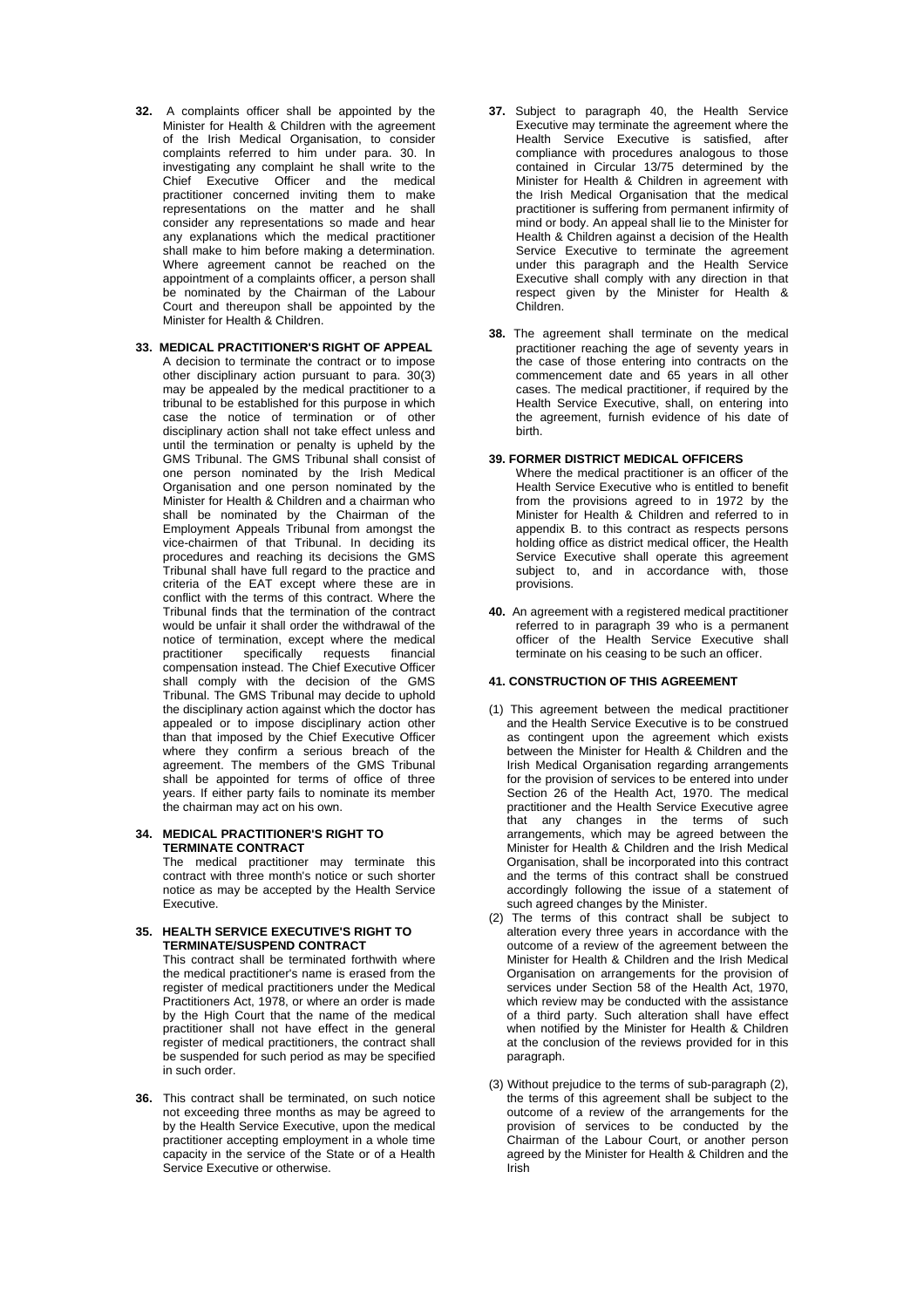Medical Organisation to commence not later than 12 months after the commencement date of this agreement. The terms of this agreement shall be altered in accordance with the outcome of that review upon notice of such change being issued by the Minister for Health & Children.

(4) The agreement between the Minister for Health & Children and the Irish Medical Organisation on arrangements for the provision of services under Section 58 of the Health Act, 1970 shall be for a minimum period of three years and either the Irish Medical Organisation or the Department of Health & Children may give 12 months notice of termination of the agreement at any time after 2 years from the commencement date of this agreement and the agreement will be so terminated unless the notice is withdrawn. Where notice of termination has been served, the parties to the agreement shall meet in an agreed conciliation forum to resolve their differences and if agreement is not reached, the outstanding matters shall be subject to mediation and recommendation prior to the expiry of the agreement. On termination of the agreement, this contract may be terminated by either the Health

Service Executive or the medical practitioner without further notice but termination shall not be implemented in an arbitrary or discriminatory manner.

(5) Disputes which may arise over the operation this agreement shall be referred to an agreed third party or if agreement is not reached a third party nominated by the Chairman of the Labour Court. Matters shall be referred in accordance with procedures to be specified by the arbitrator following consultation with the Minister for Health & Children and the Irish Medical Organisation. A decision of that third party shall be accepted by the parties to the dispute except where either side complains that the decision goes outside the terms of the agreement; without prejudice to the rights of the parties to have the operation of the contract judicially reviewed, the Chairman of the Labour Court shall, if requested by either party, decide if the decision is outside the terms of the agreement and his decision shall be accepted by the parties. While not being itself part of the contract the Memorandum Agreement issued by Mr. John Horgan may be referred to in construing the provisions of the contract in accordance with this paragraph.

## **APPENDIX A DETAILS OF FEES AND ALLOWANCES PAYABLE UNDER THE SCHEME**

*As and from the commencement date, the scale of fees payable to participating practitioners shall be as follows:* 

### **(i) CAPITATION FEES**

Capitation fees shall be paid not later than the 15th day of each month in respect of each eligible person on the medical practitioners panel at the beginning of each month. This shall operate not later than three months after the commencement date. During the first two months after the commencement date payments under the existing system (in respect of the first two months) and under the new system (in respect of the first three months) shall be paid in each of these three months on a date agreed with the Irish Medical Organisation.

The fees shall be calculated as the sum of two elements:

(a) Demographic factor

(b) Geographic Factor

(a) The Demographic Factor is designed to reflect the differences in the demands which the various demographic groups are expected to place on the medical practitioner.

| Age                     |             | Male Female |
|-------------------------|-------------|-------------|
|                         | I€          | I€          |
| Under 5                 | 26.12 25.49 |             |
| 5 - 15                  | 13.18 13.35 |             |
| 16 - 44                 | 19.37 31.66 |             |
| 45 - 64                 | 38.67 42.48 |             |
| 65 and over 40.73 45.45 |             |             |

(b) In addition, a Geographic Factor shall be added to the Demographic Factor amount for each person as detailed below. This is designed to reflect the expenses incurred in visiting patients in the various age and distance categories in their homes.

| Age          | $3-5$ miles 5-7 miles 7-10 miles |       |       | ∥10+<br>miles |
|--------------|----------------------------------|-------|-------|---------------|
|              | I€                               | I€    | €     | I€            |
| under 5      | 1.39                             | 3.45  | 5.47  | 17.98         |
| $5 - 15$     | 1.57                             | 1.42  | 2.25  | 3.27          |
| $ 16 - 44$   | 0.73                             | 1.84  | 2.92  | 4.25          |
| $45 - 64$    | 1.79                             | 4.44  | 7.05  | 10.28         |
| $65$<br>over | $\lim_{\text{and}}$ 5.00         | 12.38 | 19.66 | 28.67         |

Distance shall be measured from the medical practitioner's principal practice centre to the patient's home.

#### **(ii) SUPPLEMENTARY OUT-OF-HOURS PAYMENT**

In order to encourage greater use of rosters and rotas, a supplementary out-of-hours payment €2.82per patient shall be paid. This payment may be assigned by a doctor to another medical practitioner participating in the GMS who undertakes, with the permission of the Health Service Executive, to take care of his patients for all or part of the out-of-hours period.

### **(iii) SUPERANNUATION**

A scheme of superannuation shall be established which shall be administered by the Irish Medical Organisation. The Health Service Executive shall pay into such scheme a sum equivalent to 10% of total capitation fees payable to medical practitioners under the scheme. In addition each medical practitioner shall contribute 5%, which sum shall be deducted from the capitation payments due to the nractitioner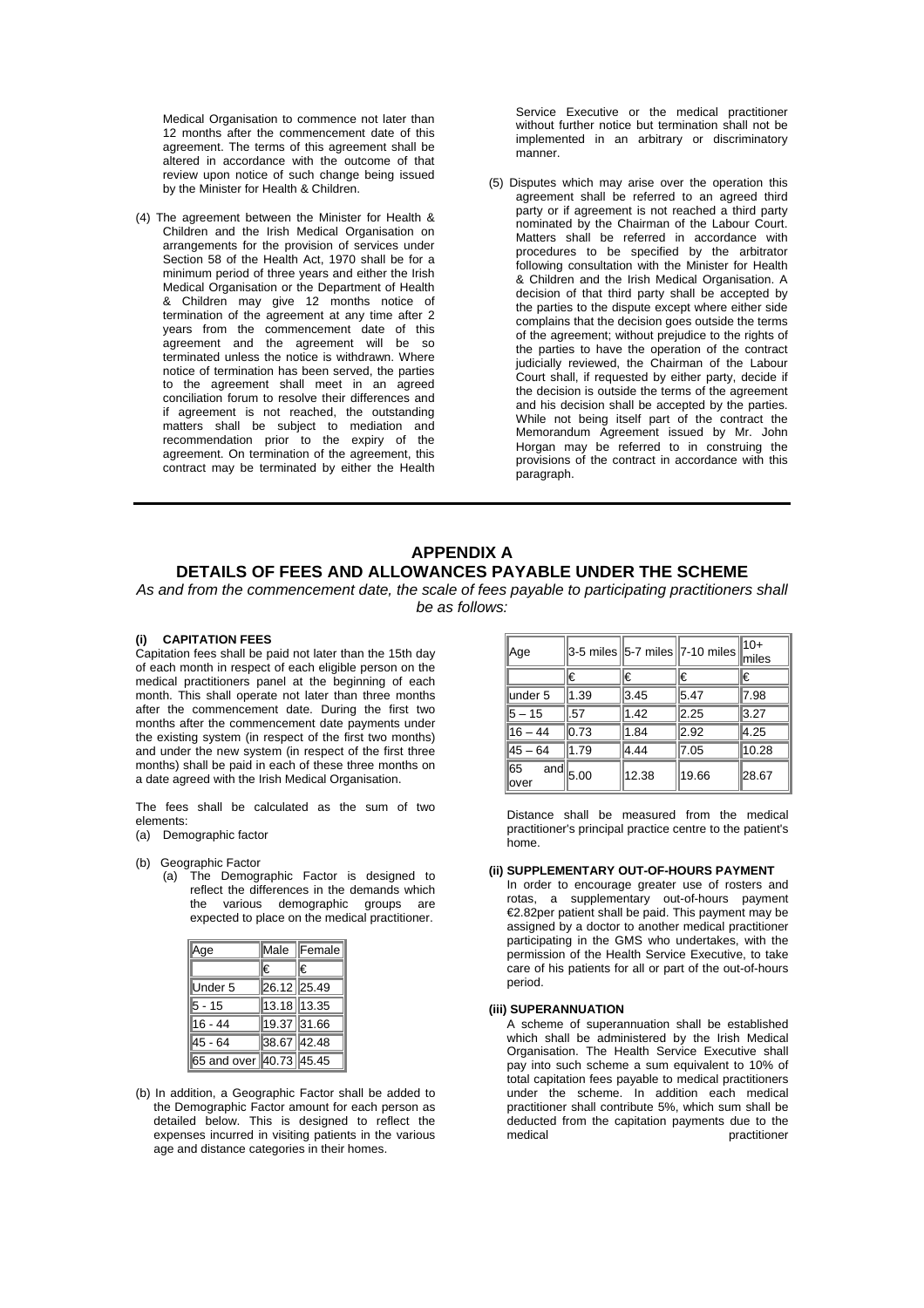and shall be paid on his behalf and for his benefit into the aforesaid scheme by the Health Service Executive.

## **(iv) OUT-OF-HOURS PAYMENTS**

Consultations necessarily carried out between the hours of 10.00 pm and 8.00 am and requested after 8.00 pm other than in the course of routine surgery arrangements shall be paid at the following rates. The Health Service Executive will require that third party verification of the time of the consultation be provided.

| Up to 3 miles                | ∥€37.27 |
|------------------------------|---------|
| $3 - 5$ miles                | €49.72  |
| $5 - 7$ miles                | 1€59.99 |
| $7 - 10$ miles               | €62.13  |
| Over 10 miles <i>₹</i> 74.58 |         |

Where more than one patient is seen in the course of such a consultation, the fee payable in respect of each additional patient seen shall be €29.10.

**(v)** Where a doctor provides services from more than one centre of practice the out-of-hours payment shall be related to the distance the patient lives from the medical practitioner's principal centre of practice.

## **(vi) HOMES FOR THE AGED**

A medical practitioner shall be remunerated by way of capitation payments in respect of a person on his list in a home for the aged and shall receive payment for Emergency/Out-of -Hours services where provided.

## **(vii) OTHER HOMES**

A medical practitioner providing services to eligible patients in homes, other than homes for the aged, shall be remunerated on the basis of arrangements agreed between the Irish Medical Organisation and the Health Service Executive. Where agreement is not reached, access shall be had to the third party provided for in paragraph 41(5).

### **(viii) ADDITIONAL FEES**

Fees shall be payable in addition to the capitation payment in the following circumstances:

#### **(a) Temporary Residents**

The fee payable in respect of services given to temporary residents shall be as follows:

|                  | Surgery Consultations As at Commencement Date |
|------------------|-----------------------------------------------|
| (i) Normal hours | €36.22                                        |

| Domiciliary<br>Consultations |       |
|------------------------------|-------|
|                              | €     |
| Urban                        |       |
| Up to 3 miles                | 36.22 |
| $3 - 5$ miles                | 48.33 |
| $5 - 7$ miles                | 54.42 |
| 7 - 10 miles                 | 60.39 |
| Over 10 miles                | 72.49 |

### **(b) Emergency Fees**

An additional fee of €37.27 shall be payable in respect of emergency services plus the appropriate fee within the scale of fees outlined above.

## **(c) E.C. Residents**

The fee payable in respect of services given to E.C. residents with established eligibility shall be €37.27 plus the appropriate fee within the scale of fees outlined at (a) above.

### **(d) Rural Dispensing Fee**

Annual fee per person €11.34.

#### **(ix) ANNUAL LEAVE**

A medical practitioner shall be entitled to take a number of weeks leave from his practice each year based on the size of the panel as follows:

| Number on list   | Entitlement Weeks |
|------------------|-------------------|
| 1500 + RPAGPS* 5 |                   |
| 1000 - 1499      |                   |
| 500 - 999        | R                 |
| 100 - 499        |                   |

\*(Medical Practitioners in receipt of Rural Practice Allowance).

During these weeks and subject to prior approval of the Health Service Executive as to timing, the Health Service Executive shall contribute to the contracting doctor €1,297.57(dependent on panel size) per week as a supplement to the locum or provide a locum, where the medical practitioner has been unable to arrange it.

Other leave may be taken provided the prior approval of the Health Service Executive is obtained, as to timing.

#### **(x) SICK LEAVE**

Medical Practitioners shall be expected to cover for each other during the first consecutive seven days of sickness in any year and a supplement of €173.24 per day (Monday-Friday) shall be paid to the medical practitioner providing the cover. After the first week the Health Service Executive shall pay the cost of a locum (€926.82 per week for the first week and  $€1,297.57$  for week 2-26) for a maximum of 26 weeks and €926.82 for a further 26 weeks in respect of doctors who have at least 700 persons on their panel. The payments shall be made in respect of periods analogous to those which apply to officers of the Health Service Executive under Circular 10/71. These payments shall be made on receipt by the Health Service<br>Executive of evidence of navments and Executive of evidence of payments certification of sickness. Sick leave shall not apply to doctors, with panels of less than 100. Those with panels between 700 and 100 shall receive a payment equivalent to their capitation earnings during the first week, (not exceeding €866.19 paw.), and subsequent 26 weeks and half that amount for the second period of 26 weeks. He shall continue to be paid his capitation earnings during that year. When it is clear that the incapacity will last for more than one week and for rural practitioners in all cases the locum shall be put in place as soon as possible. If the medical practitioner is unable to obtain a locum the Health Service Executive shall assume responsibility for providing service to patients. The rural practitioner in receipt of the rural practitioner allowance shall get the full entitlement to sick leave benefits.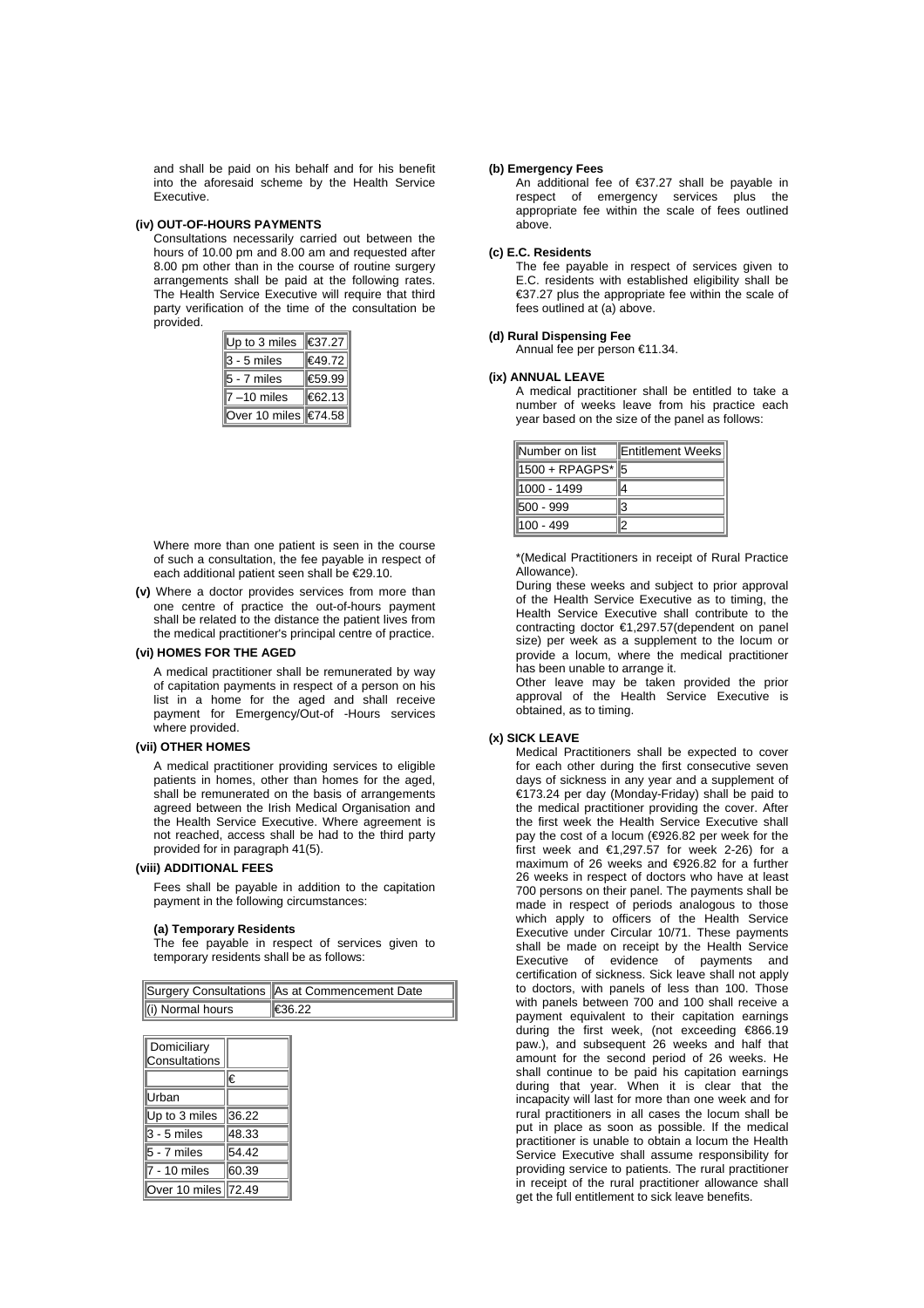### **(xi) MATERNITY LEAVE**

A medical practitioner with a list of 500 or more shall be entitled to 26 weeks maternity leave during which the locum arrangements shall apply as for study leave and sick leave i.e. €1,297.57 per week. An additional 4 weeks shall be available on grounds analogous to those in the Maternity Protection of Employment Act, 1981.

### **(xii) STUDY LEAVE**

A medical practitioner with a list of 100 persons or more shall be entitled to one week's study leave each year. This shall be taken with the prior approval of the Health Service Executive and the Health Service Executive shall pay €1,297.57 or provide a locum.

## **(xiii) PRACTICE PAYMENTS FOR REMOTE AREAS**

These areas shall be specified from time to time, as required, by the Minister for Health & Children in consultation with the Health Service Executive and the Irish Medical Organisation. They shall include extremely remote areas such as the islands and some mainland districts which call for special consideration.

In these areas the medical practitioner may opt for payment by way of capitation or special salary which is currently paid for such areas or the normal district medical officer salary scale plus half capitation or such other terms as may be agreed following specific review of these cases, which may be the subject of third party reference and determination. Depending on circumstances the Health Service Executive may permit entry to the scale above the minimum in the case of a doctor opting for the third method of payment. Where a salary scale is payable it shall be adjusted from time to time in the light of changes in the levels of incomes generally in the public service.

### **(xiv) PRACTICE PAYMENTS FOR OTHER RURAL AREAS**

A medical practitioner currently in receipt of a rural practice allowance shall retain this allowance, but the amount shall be  $6,433.58$  p.a. The question of the application of these payments in other circumstances is being referred to arbitration as a matter of urgency under para. 41(5) and the outcome shall be formally notified, as soon as possible.

## **(xv) SPECIAL ITEMS**

An additional payment shall be made where special services are provided to eligible persons in accordance with the list specified from time to time by the Minister for Health & Children with the agreement of the Irish Medical Organisation. The current list of special services includes:

(i) Excisions - cryotherapy - diathermy of skin

- lesions warts, verrucca, solar keratosis, cysts papillomata, ingrown toenails, abscesses.
- (ii) Suturing of cuts and lacerations.
- (iii) Draining of hydroceles.
- (iv) Treatment and plugging of dental and nasal haemorrhages.
- (v) Recognised vein treatment.
- (vi) E.C.G. tests and their interpretation.
- (vii) Instruction in the fitting of a diaphragm.
- (viii) Removal of adherent foreign bodies from the conjunctival surface of the Eye.
- (ix) Removal of lodged or impacted foreign bodies from the Ear, Nose and Throat.
- (x) Nebuliser Treatment (in the case of acute asthmatic attack.)
- (xi) Bladder Catheterization.
- (xii) Attendance at case conferences (in cases where such case conferences are convened by a DCC/MOH).
- (xiii) Advice and Fitting of a Diaphragm
- (xiv) Counselling and fitting of an IUCD

(xv) Pneumococcal Vaccination (xvi) Influenza Vaccination (xvii) Pneumococcal/Influenza Vaccinations (xviii) Hepatitis B Vaccination

A fee of €23.30 is payable in respect of the treatment of (i) to (ix). A fee of 34.97 is payable in respect of the treatment of  $(x)$  and  $(xi)$ ,  $\epsilon$ 58.29 in respect of treatment (xiii), €40.40 in respect of (xiii),  $€64.67$  in respect of (xiv),  $€32.08$  in respect of (xv) and (xvi), €40.14 in respect of (xvii) and €15.69 in respect of (xviii). A fee of €33.97 is payable for attending a case conference, in addition the appropriate mileage rates will apply where a medical practitioner is required to travel in excess of three miles. The conditions under which these payments may be paid shall be as agreed by the parties from time to time.

The fee payable in the case of (v) above will only be paid where sclerotherapy treatment is involved and will not be payable where dressings only are provided. The fee payable in respect of (vi) above will include the recording as well as interpretation of E.C.G. tests.

Fees for, special services shall be payable to former District Medical Officers on salary, but the appliances necessary for the provision of these services shall not be supplied by the Health Service Executives.

A medical practitioner claiming special services must submit a fully completed special claim form, as provided by the Health Service Executive, Primary Care Reimbursement Services. A medical practitioner who intends to provide any of these special services must indicate to the DCC/MOH of the Health Service Executive which services he will be providing.

## **(xvi) THIRD WORLD**

Conditions analogous to those applying to Health Service Executive employees in relation to temporary service in third world countries will apply to participating medical practitioners.

## **(xvii) FEES FOR SECOND MEDICAL OPINION**

A fee of €10 is payable to a medical practitioner in full time general practice who visits and gives a second medical opinion in the case of a GMS patient at the request of the patient's medical practitioner. The consultation may take place at the home of the patient or at his medical practitioner's surgery.

The medical practitioner claiming the fee shall not be in partnership or arrangement (other than a rota arrangement) in public or private practice, with the doctor who sought his opinion. Claims for this fee should be made to the local Health Service Executive indicating the time and location of the consultation, the patient's name and medical card number, and the claim should be countersigned by the medical practitioner who sought the second opinion.